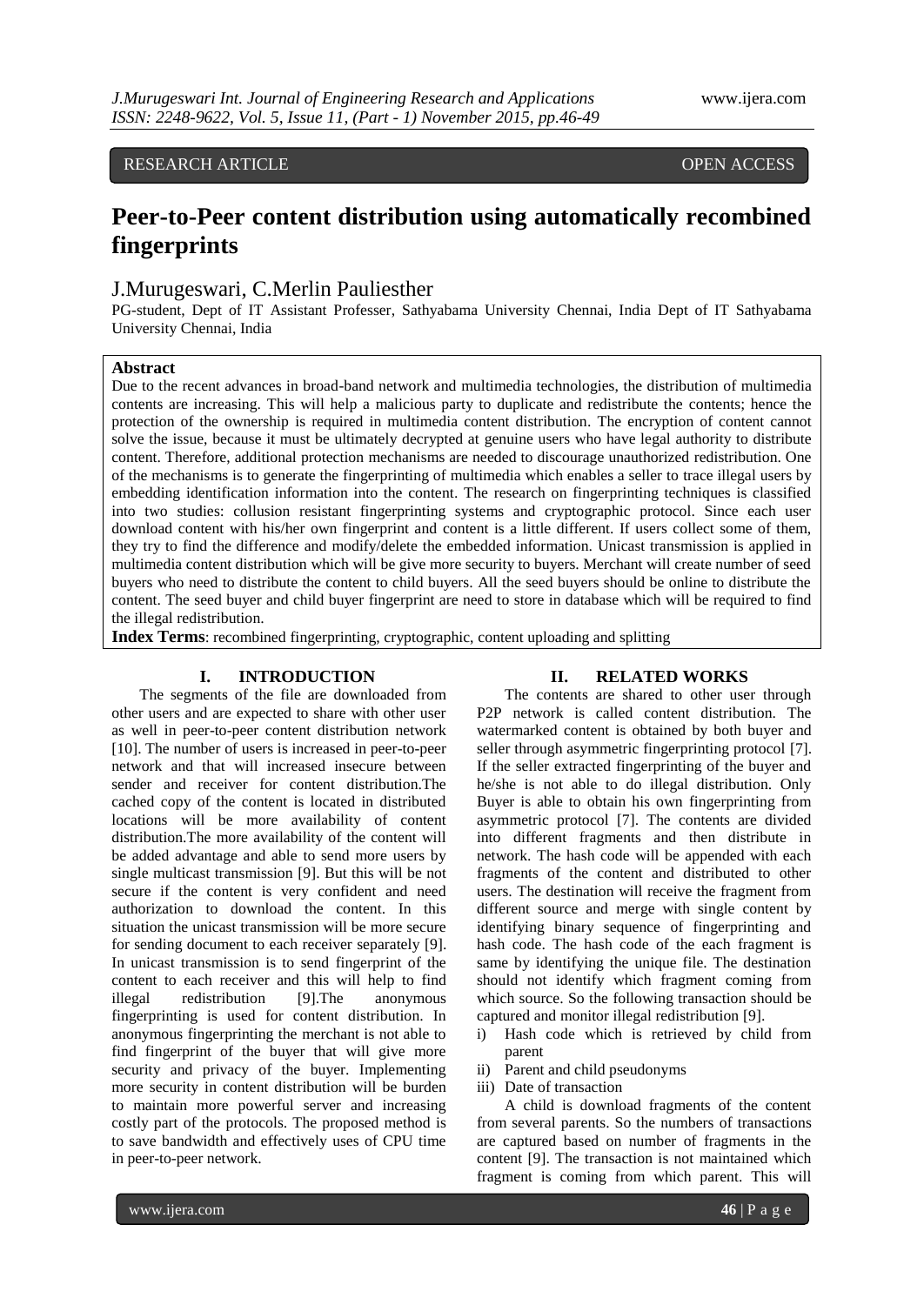improve the privacy of the buyer. Redistribute the multimedia content to an unauthorized user outside its network is called content leakage.DRM and watermarking techniques are used to find a contentleakage in multimedia content distribution over the peer-to-peer network. Security is more important in content distribution over peer-to-peer network. A binary sequence of fingerprinting is separate into different piece of binary data and embedded into each content distribution.

#### *A. Issues in Existing System*

1) The tracing process is more difficult to maintain and manual process is required.

2) Involving more than one proxy for downloading and there is possibility whole fingerprinted copy of a buyer and illegally re-distribute that copy.

3) All the participant (buyers) need involve traitor tracing collaborating system implementation.

3) Due to security issues the entire participant (buyers) will not collaborating traitor tracing system.

## **III. MOTIVATION**

The distribution of the content to the authorized buyer by providing more security that will give privacy for each buyer. The system is automatically finding the illegal re-distribution by using traitor tracing protocol that will make the use of new system by more number of buyers and sellers. The system also identifies the illegal users and blocks those users will make confident level to buyer and seller.

#### **IV. PROPOSED SYSTEM**

The proposed system of this project is to perform recombined fingerprint with efficient, scalable, privacy-preserving and P2P-based fingerprinting system. Although the system proposed in this paper uses public-key encryption in the distribution and traitor tracing protocols, it must be taken into account that this encryption is only applied to short bit strings, such as the binary fingerprints and hashes, not to the content. The fragments of the content are encrypted using symmetric cryptography, which is much more efficient. The proposal in is more attractive, since embedding occurs only for a few seed buyers and the fingerprint of the other buyers are automatically generated as a recombination of the fingerprints of their "parents" in a graph distribution scenario. However, the traitor tracing protocol presented in those references requires an expensive graph search and disturbs a few honest buyers who must co-operate with the authority to identify the source of an illegal re-distribution.

#### *A. Advantages of proposed system*

- 1) To provide privacy for each buyers.
- 2) Recombined fingerprint for each buyers, for every transaction.
- 3) Identifying illegal re-distribution using traitor tracing protocol.
- 4) Identifying the illegal redistributing buyers.
- 5) Adding each illegal buyer to the block list.



#### **V. IMPLEMENTATION**

The proposed system of this project is divided into three major modules and described as below.

- 1. Content Uploading and Splitting
- 2. Generate Fingerprint and Distributing
- 3. Identifying illegal redistribution

## *Content Uploading and Splitting*:

In this module, we have to create merchant, seed buyers and child buyers. Each buyer can be identified by their own pseudonyms. After all nodes has been created merchant will distribute the multimedia content to seed buyers. For distribution, merchant upload any of the multimedia content from their folder. That multimedia content has been splitted based on content size.

#### *Generate Fingerprint and Distributing*:

Once content has been splitted, it has to be distribute to number of seed buyers. Merchant generate random fingerprint for each multimedia content before distribute. That fingerprint must be maintained in database for identifying illegal redistribution. Merchant embedded part of fingerprint into the splitted content and then they distribute. Merchant checks the status of the seed buyers before distribution. If particular seed buyers are in offline means, merchant does not distribute the content. After particular seed buyers receive the splitted content, they send the content to requested child buyers.

## *Identifying illegal redistribution:*

In the module, we have to identify the illegal redistribution. Once a child buyer receives particular content from seed buyers, they access the content only their own use. In case any child buyers trying to redistribute the multimedia content means, transaction monitor has to monitor those illegal distributions. To identify illegal re-distribution, transaction monitor uses traitor tracing protocol. Using this protocol we are identifying the redistribution. For privacy preserving, we maintain the buyers fingerprint and pseudonyms for each buyers.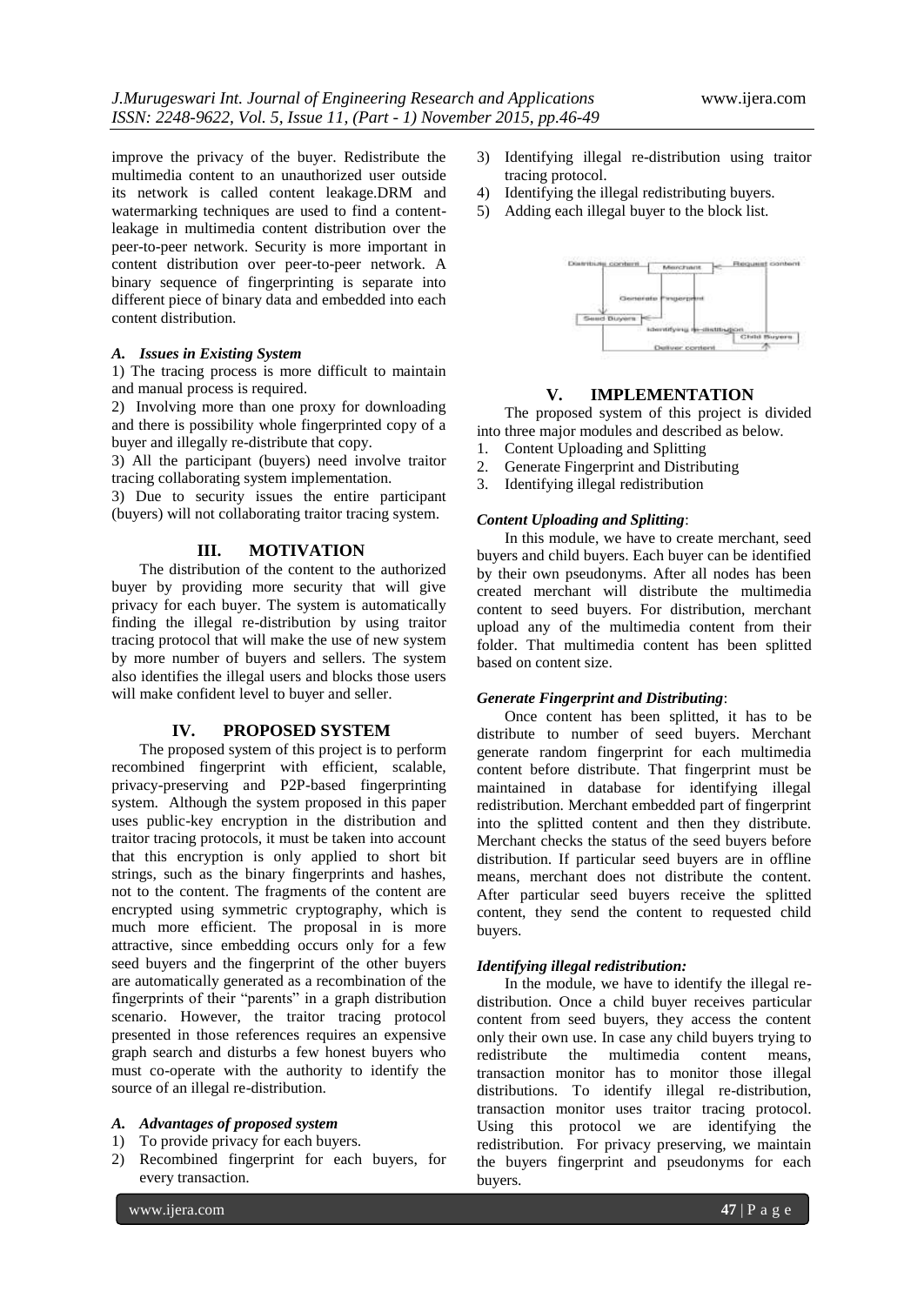## *Database Design:*

| Table Name: MERCHANT |                            |  |
|----------------------|----------------------------|--|
| <b>COLUMN NAME</b>   | <b>DESCRIPTION</b>         |  |
| <b>CNTNAME</b>       | Multimedia Content name or |  |
|                      | file name                  |  |
| <b>CONFIN</b>        | Fingerprinting             |  |

## Table Name: SEED\_BUYER

| <b>COLUMN NAME</b> | <b>DESCRIPTION</b>            |  |
|--------------------|-------------------------------|--|
| <b>SDNAME</b>      | Seed buyer unique identifier  |  |
| <b>SDENC</b>       | Seed buyer encryption data of |  |
|                    | key value                     |  |
| <b>SDFIN</b>       | Seed buyer fingerprinting     |  |
| <b>SDHASH</b>      | Seed buyer hash code          |  |
| <b>DATE</b>        | Date of content distribution  |  |
| <b>CONNAME</b>     | Content name                  |  |
| <b>UPFIN</b>       | Updated fingerprinting        |  |
| <b>RECVCON</b>     | Relative File path            |  |

## Table Name: CHILD\_BUYER

| <b>COLUMN NAME</b> | <b>DESCRIPTION</b>     |
|--------------------|------------------------|
| <b>CDNAME</b>      | Child buyer unique     |
|                    | identifier             |
| <b>CDENC</b>       | Child buyer encryption |
|                    | data of key value      |
| <b>CDFIN</b>       | Child<br>buyer         |
|                    | fingerprinting         |
| <b>CDHASH</b>      | Child buyer hash code  |
| <b>DATE</b>        | Date of content        |
|                    | distribution           |
| <b>CONNAME</b>     | Content name           |
| <b>ILLEGALDIS</b>  | Illegal identification |
|                    |                        |

#### *Sample Output:*